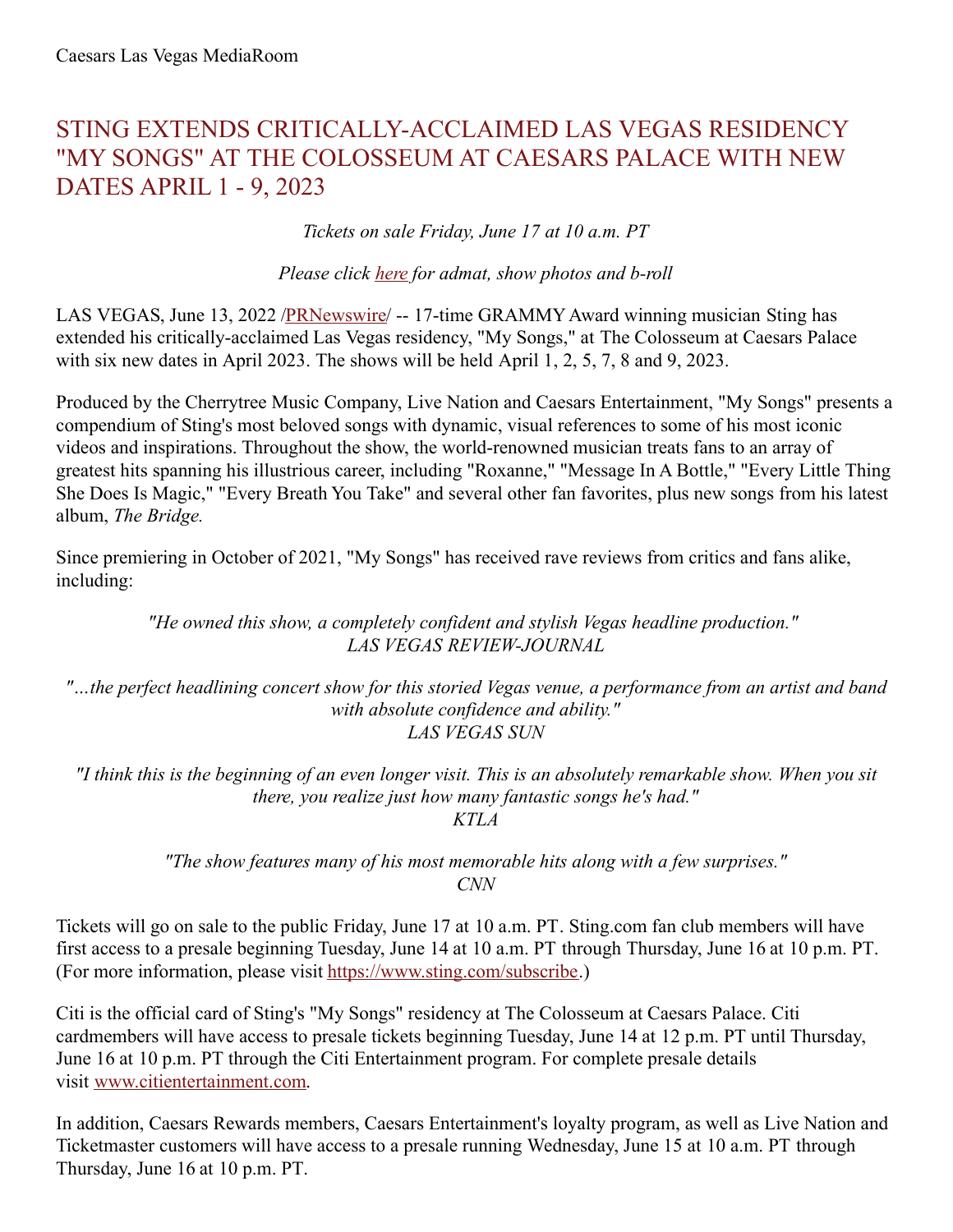Tickets can be purchased online at [www.ticketmaster.com/stingvegas](https://c212.net/c/link/?t=0&l=en&o=3564842-1&h=135932093&u=http%3A%2F%2Fwww.ticketmaster.com%2Fstingvegas&a=www.ticketmaster.com%2Fstingvegas). VIP packages are also available, including a Stage Seating Experience, featuring immersive live audio from Mixhalo, as well as a Pre-Show VIP Onstage Experience, which includes a moderated Q&A with Sting and personal photo with him on stage. All shows begin at 8 p.m.

April 2023 performances going on sale are:

April 2023: 1, 2, 5, 7, 8 and 9

A limited number of tickets are available for this week's previously announced performances:

June 2022: 15, 17 and 18

## ABOUT STING

Composer, singer-songwriter, actor, author, and activist Sting was born in Newcastle, England before moving to London in 1977 to form The Police with Stewart Copeland and Andy Summers. The band released five studio albums, earned six GRAMMYAwards® and two Brits, and was inducted into The Rock and Roll Hall of Fame in 2003.

As one of the world's most distinctive solo artists, Sting has received an additional 11 GRAMMY Awards®, two Brits, a Golden Globe, an Emmy, four Oscar nominations, a TONY nomination, *Billboard Magazine's* Century Award, and MusiCares 2004 Person of the Year. In 2003, he was made a Commander of the Order of the British Empire (CBE) by Queen Elizabeth II for his myriad of contributions to music. Also a member of the Songwriters Hall of Fame, he has received the Kennedy Center Honors, The American Music Award of Merit and The Polar Music Prize. Sting has been awarded Honorary Doctorates of Music by the University of Northumbria (1992), Berklee College of Music (1994), University of Newcastle upon Tyne (2006) and Brown University at its 250<sup>th</sup> Commencement ceremony (2018).

Throughout his illustrious career, Sting has sold 100 million albums from his combined work with The Police and as a solo artist.

Following his critically acclaimed album,  $57^{th}$  &  $9^{th}$ , his first rock/pop collection in over a decade, Sting and reggae icon, Shaggy, both managed by the Cherrytree Music Company, released a collaborative, islandinfluenced album, entitled *44/876*, drawing from the many surprising connections at the heart of their music. With its title referencing their home country codes, *44/876* first and foremost honors the duo's mutual love for Jamaica: Shaggy's homeland, and the place where Sting penned such classics as The Police's "Every Breath You Take." Their release spent over 20 weeks atop Billboard's Reggae Album chart in the US, earned Gold certifications in Poland and France and received the GRAMMYAward® for Best Reggae Album.

In 2019, Sting was honoured at the BMI Pop Awards for his enduring hit single "Every Breath You Take," which has become the Most Performed Song, with 15 million radio plays, from BMI's catalog of over 14 million musical works. The song was also added to Spotify's 'Billions Club,' having amassed over 1 billion streams on the platform.

Also in 2019, an album entitled *My Songs,* featuring contemporary interpretations of his most celebrated hits, was released and followed by a world tour of the same name, which recently resumed. Sting's 'My Songs' World Tour is a dynamic and exuberant show featuring his most beloved songs spanning the 17-time GRAMMYAward® winner's prolific career with The Police and as a solo artist. Full tour itinerary can be found at: [www.sting.com/tour](https://c212.net/c/link/?t=0&l=en&o=3564842-1&h=1900332981&u=http%3A%2F%2Fwww.sting.com%2Ftour&a=www.sting.com%2Ftour).

Always known as a musical explorer, pioneering genre-bending sounds and collaborations, Sting's next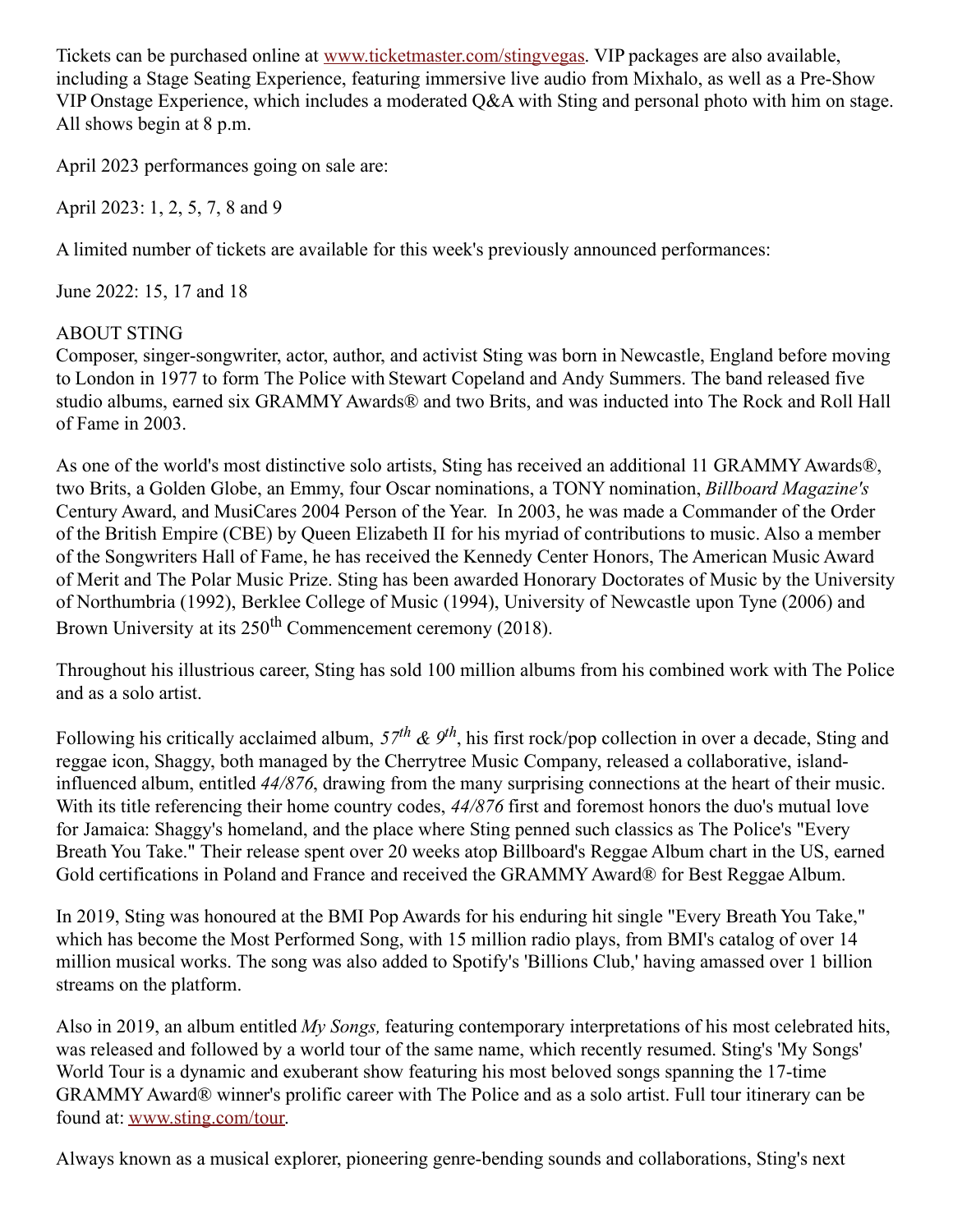release *Duets*, compiles some of his most celebrated collaborations, including those with Mary J. Blige, Herbie Hancock, Eric Clapton, Annie Lennox, Charles Aznavour, Mylène Farmer, Shaggy, Melody Gardot, Gashi and more.

Sting's latest album, *The Bridge*, showcases his prolific and diverse songwriting prowess. Representing various stages and styles from throughout his unrivaled career and drawing inspiration from genres including rock n' roll, jazz, classical music and folk, the eclectic album features Sting's quintessential sound on poprock tracks such as the album's opening rock salvo "Rushing Water" and new indie-pop sounding "If It's Love."

Most recently, Sting produced Shaggy's latest album, *Com Fly Wid Mi* which finds the dancehall/reggae icon performing the Sinatra songbook in a reggae style. To celebrate the albums' release, Sting hosted a party at the legendary Blue Note Jazz Club in NYC where Shaggy performed the album in full.

Sting has appeared in more than 15 films, executive produced the critically acclaimed *A Guide to Recognizing Your Saints,* and in 1989 starred in *The Threepenny Opera* on Broadway. His most recent theatre project is the Tony®-nominated musical *The Last Ship,* inspired by his memories of the shipbuilding community of Wallsend in the northeast of England where he was born and raised. The show, with music and lyrics by Sting, ran on Broadway in 2014/2015 and completed a UK regional theatre tour which ran from March-July 2018. Thereafter, Sting starred as shipyard foreman Jackie White in the Toronto-based production of *The Last Ship* at the Princess of Wales Theatre. In 2020, he reprised the role for productions in Los Angeles at the Ahmanson Theatre and San Francisco at the Golden Gate Theatre.

Sting's support for human rights organizations such as the Rainforest Fund, Amnesty International, and Live Aid mirrors his art in its universal outreach. Along with wife Trudie Styler, Sting founded the Rainforest Fund in 1989 to protect both the world's rainforests and the indigenous people living there. Together they have held 19 benefit concerts to raise funds and awareness for our planet's endangered resources. Since its inception, the Rainforest Fund has expanded to a network of interconnected organizations working in more than 20 countries over three continents.

#### [www.sting.com](https://c212.net/c/link/?t=0&l=en&o=3564842-1&h=2737080895&u=http%3A%2F%2Fwww.sting.com%2F&a=www.sting.com)

Instagram: @theofficialsting Twitter: @officialsting Facebook: [http://bit.ly/2TU4Y1Z](https://c212.net/c/link/?t=0&l=en&o=3564842-1&h=2883678334&u=http%3A%2F%2Fbit.ly%2F2TU4Y1Z&a=http%3A%2F%2Fbit.ly%2F2TU4Y1Z) [www.cherrytreemusiccompany.com/](https://c212.net/c/link/?t=0&l=en&o=3564842-1&h=1362073966&u=http%3A%2F%2Fwww.cherrytreemusiccompany.com%2F&a=www.cherrytreemusiccompany.com%2F)

#### ABOUT THE CHERRYTREE MUSIC COMPANY

Founded in 2005 by Grammy-nominated songwriter/producer Martin Kierszenbaum, the Cherrytree Music Company provides management, record label and publishing services to a boutique roster of artists, producers and mixers who push the creative envelope in popular music. Cherrytree has had an indelible impact on the music landscape from managing celebrated musician and cultural icon Sting to launching [Lady](x-apple-data-detectors://0/) Gaga's first two albums. The Cherrytree Music Company has released the artistically and commercially ground-breaking records of [Feist](x-apple-data-detectors://1/), Ellie [Goulding](x-apple-data-detectors://2/), [Robyn](x-apple-data-detectors://3/), La [Roux](x-apple-data-detectors://4/), LMFAO, Far East [Movement](x-apple-data-detectors://5/) and Disclosure and sold over 35 million units. In the process, the Cherrytree Music Company has become a vital source for popular music and catalyst for artist collaboration and innovation. For more information on the Cherrytree Music Company, please visit [here.](https://c212.net/c/link/?t=0&l=en&o=3564842-1&h=1824593654&u=https%3A%2F%2Fwww.dropbox.com%2Fs%2Fzbmdi1qdk5zoq8v%2FCherrytree%252015%2520Radio%2520Special.mp3%3Fdl%3D0&a=here.)

#### ABOUT LIVE NATION LAS VEGAS

Live Nation Entertainment (NYSE: LYV) is the world's leading live entertainment company comprised of global market leaders: Ticketmaster, Live Nation Concerts, and Live Nation Sponsorship. Live Nation Las Vegas produces residency shows from Sting, Keith Urban and Rod Stewart at The Colosseum at Caesars